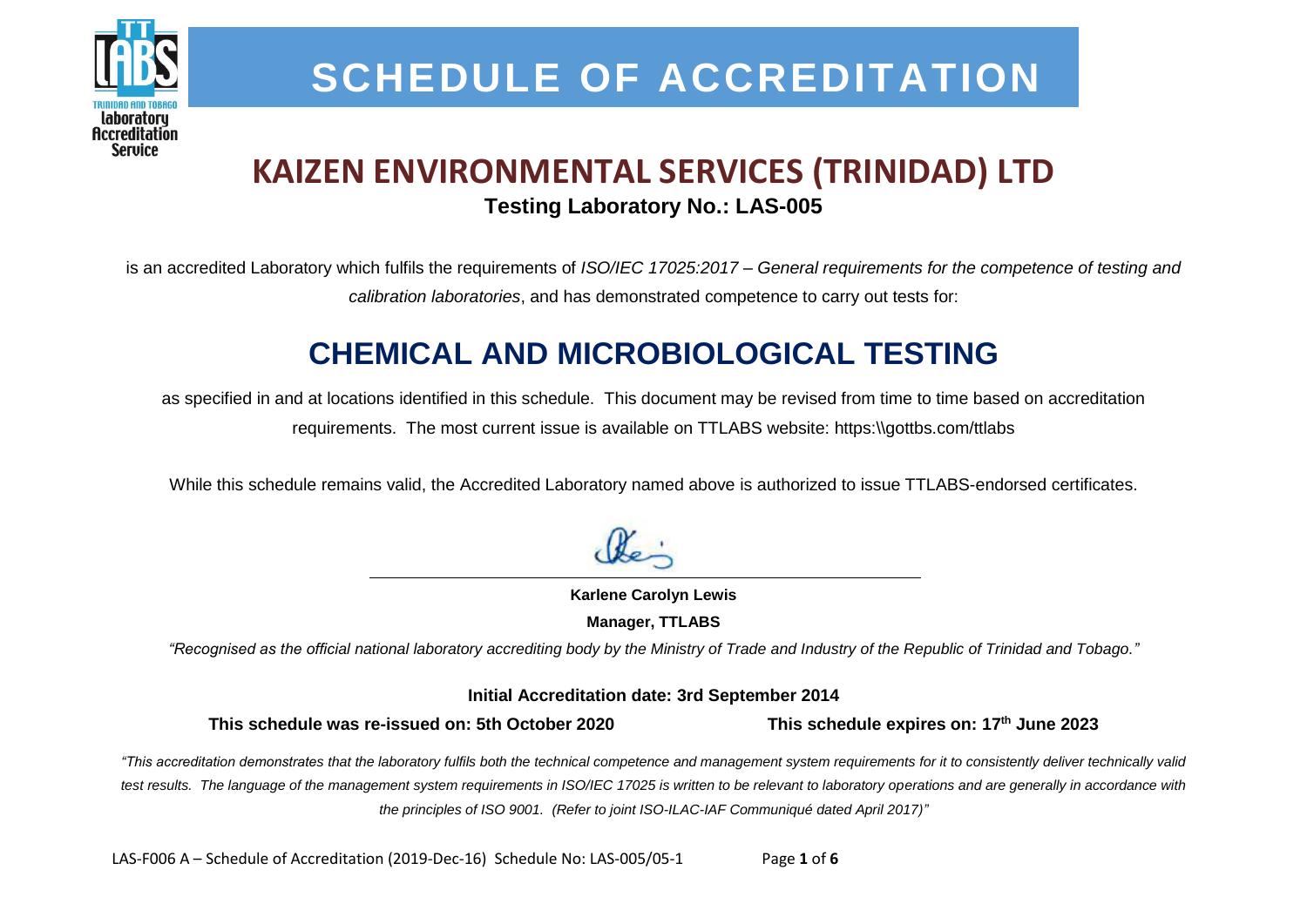

# S SCHEDULE OF ACCREDITATION

| <b>Permanent Address of Laboratory:</b>                                       | <b>Management Signatories:</b>                           |  |
|-------------------------------------------------------------------------------|----------------------------------------------------------|--|
| Unit # 8 Rajkumar Street                                                      | Douglas De Freitas – Chief Executive Officer             |  |
| Mission Road                                                                  |                                                          |  |
| Freeport                                                                      | Anja Seejoor - Chief Technical Officer                   |  |
| Trinidad and Tobago. W.I.                                                     | Rykiel Smyke - Laboratory Manager                        |  |
| <b>Postal Address</b>                                                         | <b>Technical Signatories:</b>                            |  |
| Unit # 8 Rajkumar Street                                                      | Rykiel Smyke – Laboratory Manager                        |  |
| Mission Road                                                                  | Semone Nicholas - Technical Manager                      |  |
| Freeport                                                                      |                                                          |  |
| Trinidad and Tobago. W.I.                                                     | <b>Nominated Representative:</b>                         |  |
|                                                                               | Rykiel Smyke - Laboratory Manager                        |  |
| : 868-299-0009<br>Tel<br>Fax: 868-673-6774<br>e-mail: inquiries@kaizen-tt.com | <b>Certificate of Accreditation</b><br>Issue No.<br>: 05 |  |

#### Testing Laboratory Number: **LAS-005**

| <b>Materials/Products</b><br><b>Tested</b>                                                                                        | <b>Types of Tests/Properties</b><br><b>Measured, Range of</b><br><b>Measurement</b>            | <b>Standard Specifications,</b><br><b>Equipment/Techniques Used</b>                                                       |
|-----------------------------------------------------------------------------------------------------------------------------------|------------------------------------------------------------------------------------------------|---------------------------------------------------------------------------------------------------------------------------|
| Instruction: add rows as needed below and enter the <b>FIELD</b> where necessary (e.g. Chemical,<br>Microbiological, Mechanical). |                                                                                                |                                                                                                                           |
| <b>CHEMICAL</b><br>Water & Wastewater                                                                                             | Determination of Total<br>1)<br>Suspended Solids (dried at<br>103-105°C)<br>Units: mg/L        | Standard Methods for the<br>Examination of Water and<br>Wastewater 23rd ed. -2540 D<br><b>Method No. KLABTM-WC001</b>     |
| Water & Wastewater                                                                                                                | Determination of Chemical<br>2)<br>Oxygen Demand (Closed<br><b>Reflux Colorimetric Method)</b> | Standard Methods for the<br>Examination of Water and<br>Wastewater $23rd$ ed. $-5220$ D<br><b>Method No. KLABTM-WC002</b> |
|                                                                                                                                   | Units: $mgQ_2/L$                                                                               |                                                                                                                           |
| Water & Wastewater                                                                                                                | <b>Determination of Electrical</b><br>3)<br>Conductivity in Liquids                            | Standard Methods for the<br>Examination of Water and<br>Wastewater 23rd ed. 2510                                          |
|                                                                                                                                   | Units: ms /cm                                                                                  | B                                                                                                                         |
|                                                                                                                                   |                                                                                                | Method No. KLABTM-WC003                                                                                                   |
| Water & Wastewater                                                                                                                | Determination of Dissolved<br>4)<br>Oxygen in Liquids (Membrane<br>Electrode Method)           | Standard Methods for the<br>Examination of Water and<br>Wastewater 23rd ed. 4500- O<br>G                                  |
|                                                                                                                                   | Units: mg/L                                                                                    | <b>Method No. KLABTM-</b><br><b>WC004</b>                                                                                 |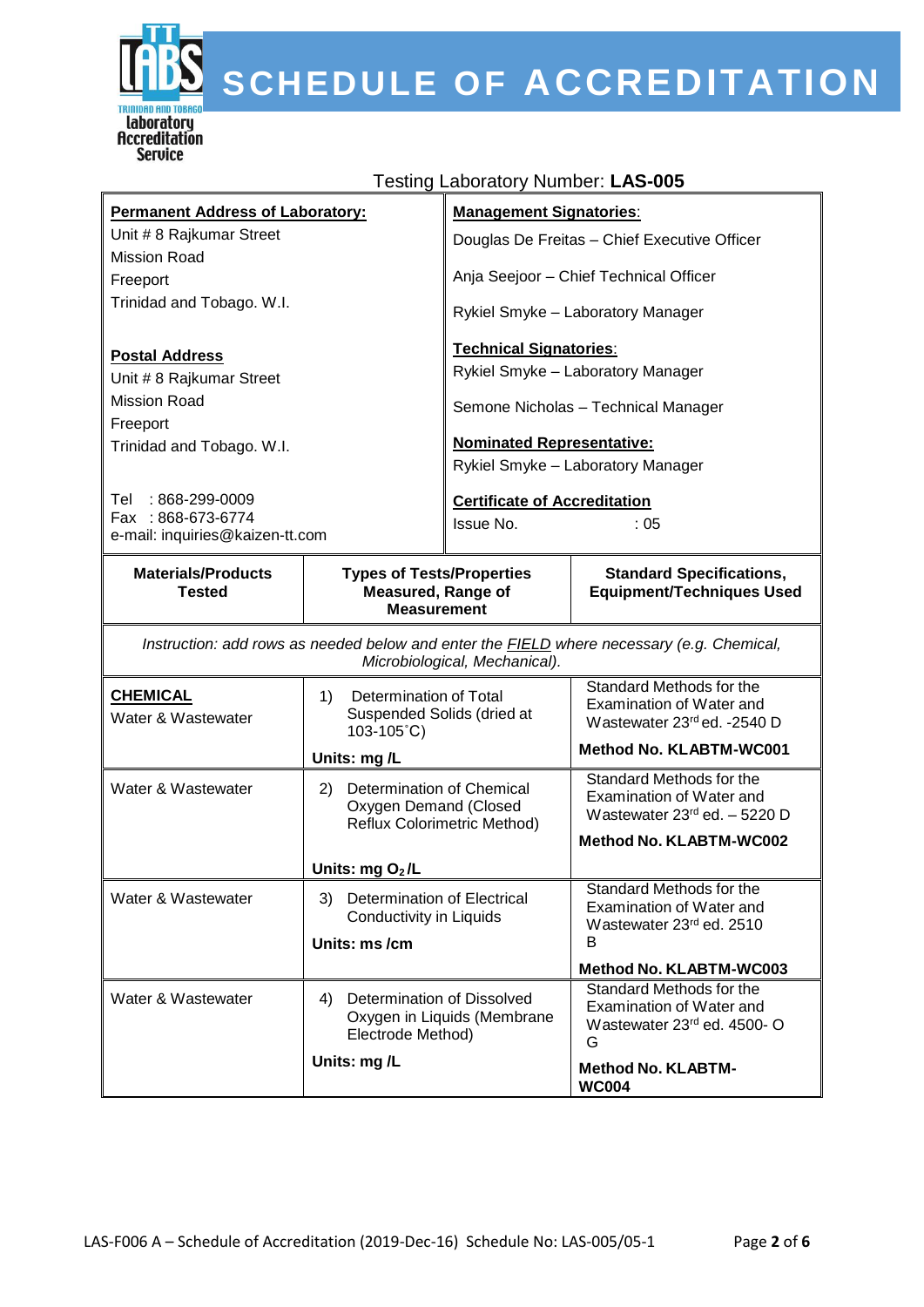

| Water & Wastewater<br>Water & Wastewater | 5) Determination of pH in Water<br>and Wastewater<br><b>Units: pH Value</b><br>Determination of<br>6)<br><b>Total/Residual Chlorine (DPD</b><br><b>Colorimetric Method)</b><br>Units: mg/L | Standard Methods for the<br>Examination of Water and<br>Wastewater $23^{nd}$ ed. $-$ 4500 H <sup>+</sup><br>B<br><b>Method No. KLABTM-</b><br><b>WC005</b><br>Standard Methods for the<br>Examination of Water and<br>Wastewater 23rd ed. 4500 Cl<br>G- DPD Colorimetric Method<br>Method No. KLABTM-WC006 |
|------------------------------------------|--------------------------------------------------------------------------------------------------------------------------------------------------------------------------------------------|------------------------------------------------------------------------------------------------------------------------------------------------------------------------------------------------------------------------------------------------------------------------------------------------------------|
| Water & Wastewater                       | 7) Determination of Temperature<br>(Field Laboratory Method)<br>Units: ° Celcius                                                                                                           | Standard Methods for the<br>Examination of Water and<br>Wastewater $23rd$ ed. - 2550 B<br><b>Method No. KLABTM-WC008</b>                                                                                                                                                                                   |
| Water & Wastewater                       | Determination of Chloride<br>8)<br>(Argentometric Method)<br>Units: mg Cl <sup>-</sup> /L                                                                                                  | Standard Methods for the<br>Examination of Water and<br>Wastewater 23rd ed. - 4500 Cl B<br>Method No. KLABTM-WC009                                                                                                                                                                                         |
| Water & Wastewater                       | Determination of Colour in<br>9)<br>Liquids (Platinum-Cobalt<br>Standard Method)<br>Range - 15 to 500 Pt-Co Units                                                                          | Standard Methods for the<br>Examination of Water and<br>Wastewater 23rd ed. 2120<br>Method No. KLABTM-WC011                                                                                                                                                                                                |
| Water & Wastewater                       | 10) Determination of Dissolved<br>Hexavalent Chromium Liquids<br>(1,5- Diphenylcarbohydrazide<br>Method using powder pillows)<br>Range – 0.01 to 0.70mg/L <sup>-1</sup>                    | Standard Methods for the<br>Examination of Water and<br>Wastewater 23rd ed. 3500-Cr B<br><b>Method No. KLABTM-</b><br><b>WC014</b>                                                                                                                                                                         |
| Water & Wastewater                       | 11) Determination of Total<br>Dissolved Solids (TDS) in<br>Liquids (dried at 180°C)<br>Units: mg/L                                                                                         | Standard Methods for the<br>Examination of Water and<br>Wastewater 23rd ed. 2540 C<br><b>Method No. KLABTM-WC030</b>                                                                                                                                                                                       |
| Water & Wastewater                       | 12) Determination of Total Solids<br>(TS) in Liquids (dried at 103-<br>$105^{\circ}$ C)<br>Units: mg/L                                                                                     | Standard Methods for the<br>Examination of Water and<br>Wastewater 23rd ed. 2540<br>B<br><b>Method No. KLABTM-</b><br><b>WC033</b>                                                                                                                                                                         |
| Water & Wastewater                       | 13) Determination of Phenols (4-<br>Aminoantipyrine Method)<br>Units: mg/L                                                                                                                 | Standard Methods for the<br>Examination of Water and<br>Wastewater $23^{rd}$ ed. $-5530$ B,<br>C<br><b>Method No. KLABTM-</b><br><b>LP001</b>                                                                                                                                                              |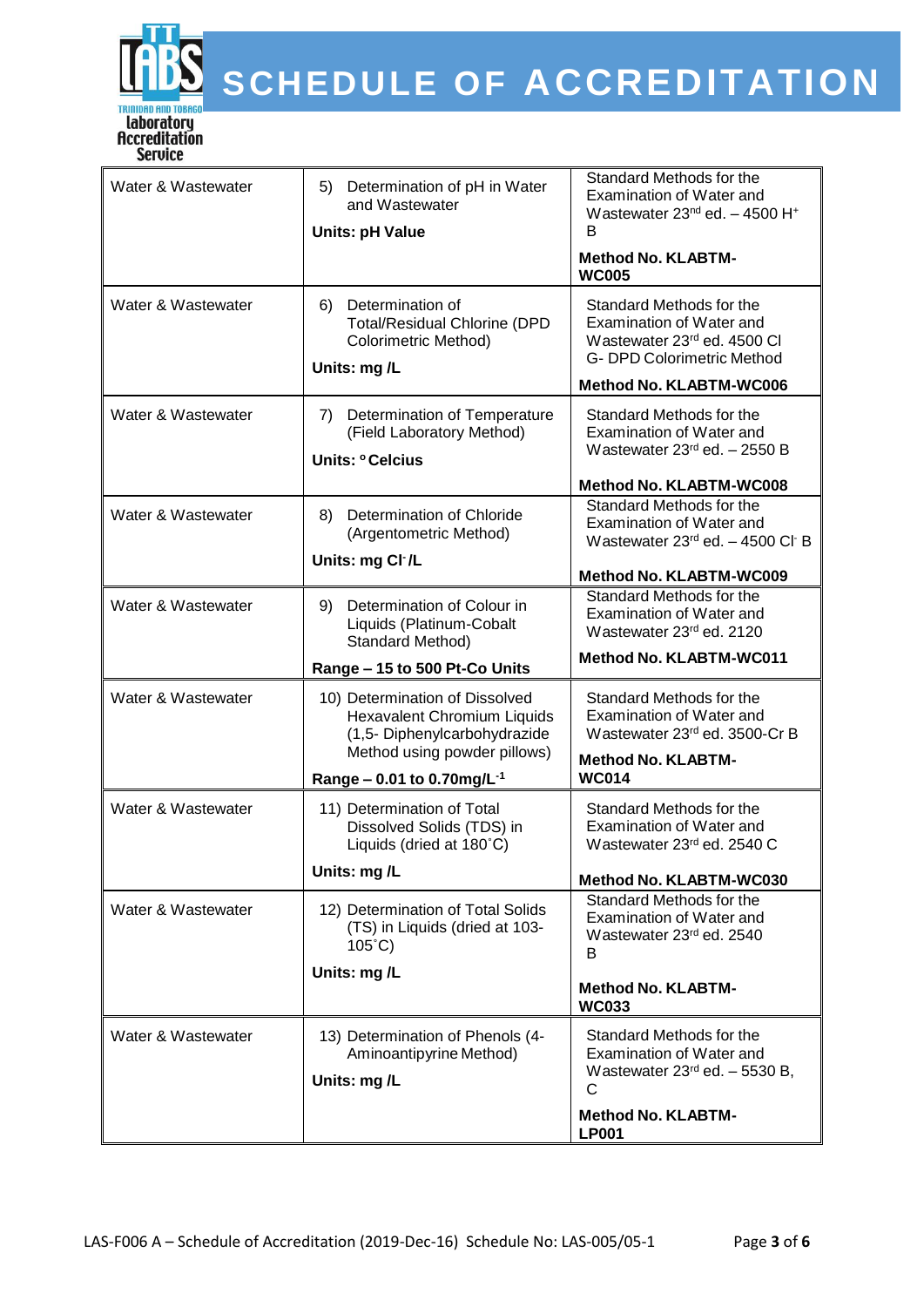

| Water & Wastewater | 14) Determination of Ammoniacal<br>Nitrogen in Liquids by<br><b>Titrimetric Method</b>                                                                                                       | Standard Methods for the<br><b>Examination of Water and</b><br>Wastewater 23rd ed. 4500-NH <sub>3</sub> -<br>N C |
|--------------------|----------------------------------------------------------------------------------------------------------------------------------------------------------------------------------------------|------------------------------------------------------------------------------------------------------------------|
|                    | Units: mg/L                                                                                                                                                                                  | Method No. KLABTM-LP003                                                                                          |
| Water & Wastewater | 15) Determination of Total Oil and<br>Grease (Hexane Extractable<br>Material) and Total Petroleum<br>Hydrocarbons (Silica Gel<br><b>Treated n-Hexane Extractable</b><br>Material) in Liquids | <b>US Environmental Protection</b><br>Agency, U.S. EPA 1664<br>Method No. KLABTM-SOL001                          |
|                    | Range - 5 to 1000mg / $L^{-1}$                                                                                                                                                               |                                                                                                                  |
| Water & Wastewater | 16) Determination of Total Oil and<br>Grease (Hexane Extractable<br>Material) and Total Petroleum                                                                                            | <b>US Environmental Protection</b><br>Agency, USEPA 1664<br>Method No. KLABTM-SOL003                             |
|                    | Hydrocarbons (Silica Gel<br><b>Treated n-Hexane Extractable</b><br>Material) in Liquids using the<br>End-Over Rotary Method                                                                  |                                                                                                                  |
|                    | Range - 5 to 1000 mg /L <sup>-1</sup>                                                                                                                                                        |                                                                                                                  |
| Water & Wastewater | 17) Determination of Acute Toxicity<br>by Static Testing in Liquids<br>(Use of Mysidopsis Insularis)                                                                                         | <b>US Environmental Protection</b><br>Agency, EPA- 821-R-02-012<br>Method No. KLABTM-TOX001                      |
|                    | Range - 0.001 to 100% LC <sub>50</sub>                                                                                                                                                       |                                                                                                                  |
| Water & Wastewater | 18) Determination of Acute Toxicity<br>for Drilling Fluids by Static<br>Testing (Use of Mysidopsis<br>Insularis)                                                                             | <b>US Environmental Protection</b><br>Agency, EPA-821-R-02-012 and<br>EPA-821-R-11-004                           |
|                    | Range - 0.001 to 100% LC <sub>50</sub>                                                                                                                                                       | Method No. KLABTM-TOX003                                                                                         |
| Water & Wastewater | 19) Determination of Biological<br>Oxygen Demand in Liquids<br>(Five-day Method)                                                                                                             | Standard Methods for the<br>Examination of Water and<br>Wastewater 23rd ed. 5210 B                               |
|                    | Units: mg/L                                                                                                                                                                                  | Method No. KLABTM-MB001                                                                                          |
| Water & Wastewater | 20) Determination of Nitrate in<br>Liquids (Cadmium Reduction<br>Method)                                                                                                                     | Standard Methods for the<br>Examination of Water and<br>Wastewater 23rd ed. Method<br>4500                       |
|                    | Units: mg/L                                                                                                                                                                                  | Method No. KLABTM-WC018                                                                                          |
| Water & Wastewater | 21) Determination of Sulphate in<br>Liquids (Turbidimetric Method)<br>Units: mg/L                                                                                                            | Standard Methods for the<br>Examination of Water and<br>Wastewater 23rd ed. Method<br>4500                       |
|                    |                                                                                                                                                                                              | Method No. KLABTM-WC025                                                                                          |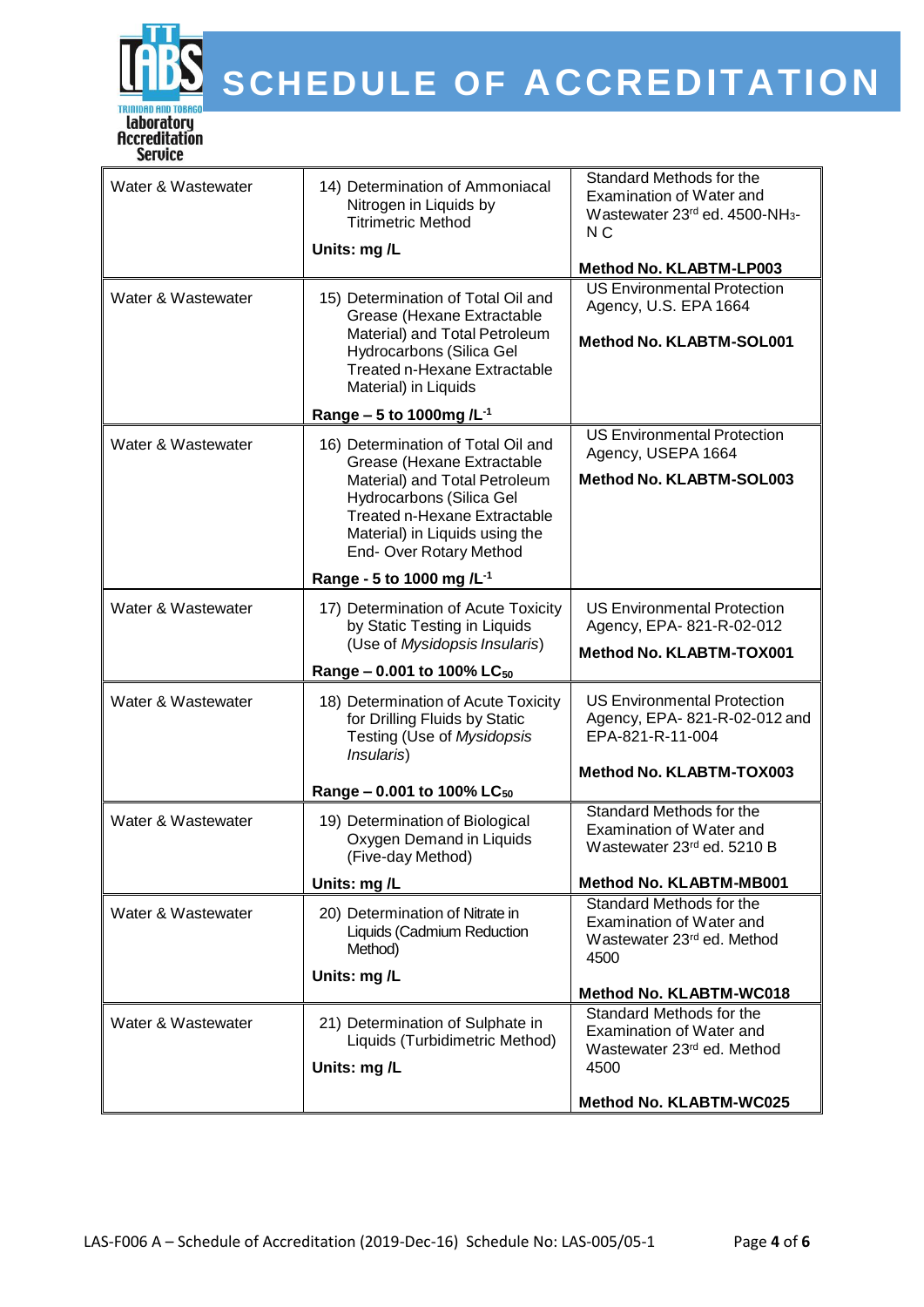

| <b>MICROBIOLOGICAL</b><br>Water & Wastewater | 22) Determination of E. coli in<br>Liquids by Membrane Filtration                                     | Standard Methods for the<br>Examination of Water and<br>Wastewater 23rd ed 9213 D                                     |
|----------------------------------------------|-------------------------------------------------------------------------------------------------------|-----------------------------------------------------------------------------------------------------------------------|
|                                              | Units: CFU /100ml                                                                                     | Method No. KLABTM-MB002                                                                                               |
| Water & Wastewater                           | 23) Determination of E. coli in<br>Liquids by Multiple Tube<br>Fermentation                           | Standard Methods for the<br>Examination of Water and<br>Wastewater 23rd ed. 9000, 9221<br>C, 9221 F                   |
|                                              | Units: MPN /100ml                                                                                     | Method No. KLABTM-MB003                                                                                               |
| Water & Wastewater                           | 24) Determination of E. coli in<br>Liquids using Colitag™<br>(Enumerative and Presumptive<br>Methods) | methods<br>Standard<br>for<br>the<br>Examination of Water<br>and<br>Waste Water 22 <sup>nd</sup> ed. Method<br>9223 B |
|                                              | Units: MPN /100ml                                                                                     | Method No. KLABTM-MB004                                                                                               |
| Water & Wastewater                           | 25) Determination of Faecal<br>Coliforms in Liquids by Multiple<br><b>Tube Fermentation</b>           | Standard Methods for the<br>Examination of Water and<br>Wastewater 23rd ed. 9000, 9221<br>B, 9221 E                   |
|                                              | Units: MPN /100ml                                                                                     | Method No. KLABTM-MB007                                                                                               |
| Water & Wastewater                           | 26) Determination of Faecal<br>Coliforms in Liquids by<br><b>Membrane Filtration</b>                  | Standard Methods for the<br>Examination of Water and<br>Wastewater 23rd ed. 9222 D                                    |
|                                              |                                                                                                       |                                                                                                                       |
|                                              | Units: CFU /100ml                                                                                     | Method No. KLABTM-MB006                                                                                               |
| Water & Wastewater                           | 27) Determination of Total<br>Coliforms in Liquids using                                              | Standard Methods for the<br>Examination of Water and<br>Wastewater 22 <sup>nd</sup> ed. 9223 B                        |
|                                              | Colitag™ (Enumerative and<br>Presumptive Methods)<br>Units: MPN /100ml                                | Colitag™ Presence and<br>Absence water test kit CPI<br>International                                                  |
|                                              |                                                                                                       | Method No. KLABTM-MB013                                                                                               |
| Water & Wastewater                           | 28) Determination of Total<br>Coliforms in Liquids by Multiple<br><b>Tube Fermentation</b>            | Standard Methods for the<br>Examination of Water and<br>Wastewater 23rd ed. 9000, 9221<br>B                           |
|                                              | Units: MPN /100ml                                                                                     | Method No. KLABTM-MB014                                                                                               |
| Water & Wastewater                           | 29) Determination of Total<br>Coliforms in water by<br><b>Membrane Filtration</b>                     | Standard methods for the<br>Examination of Water and<br>Waste Water 23rd ed. Part<br>9000, 9222 B                     |
|                                              | Units: CFU /100ml                                                                                     | Method No. KLABTM-MB015                                                                                               |
| Water & Wastewater                           | 30) Heterotrophic Plate Count in<br>Liquids by Membrane Filtration<br><b>CFU/mL</b>                   | Standard Methods for the<br>Examination of Water and<br>Wastewater 23rd ed. Part 9215D<br>Method No. KLABTM-MB022     |